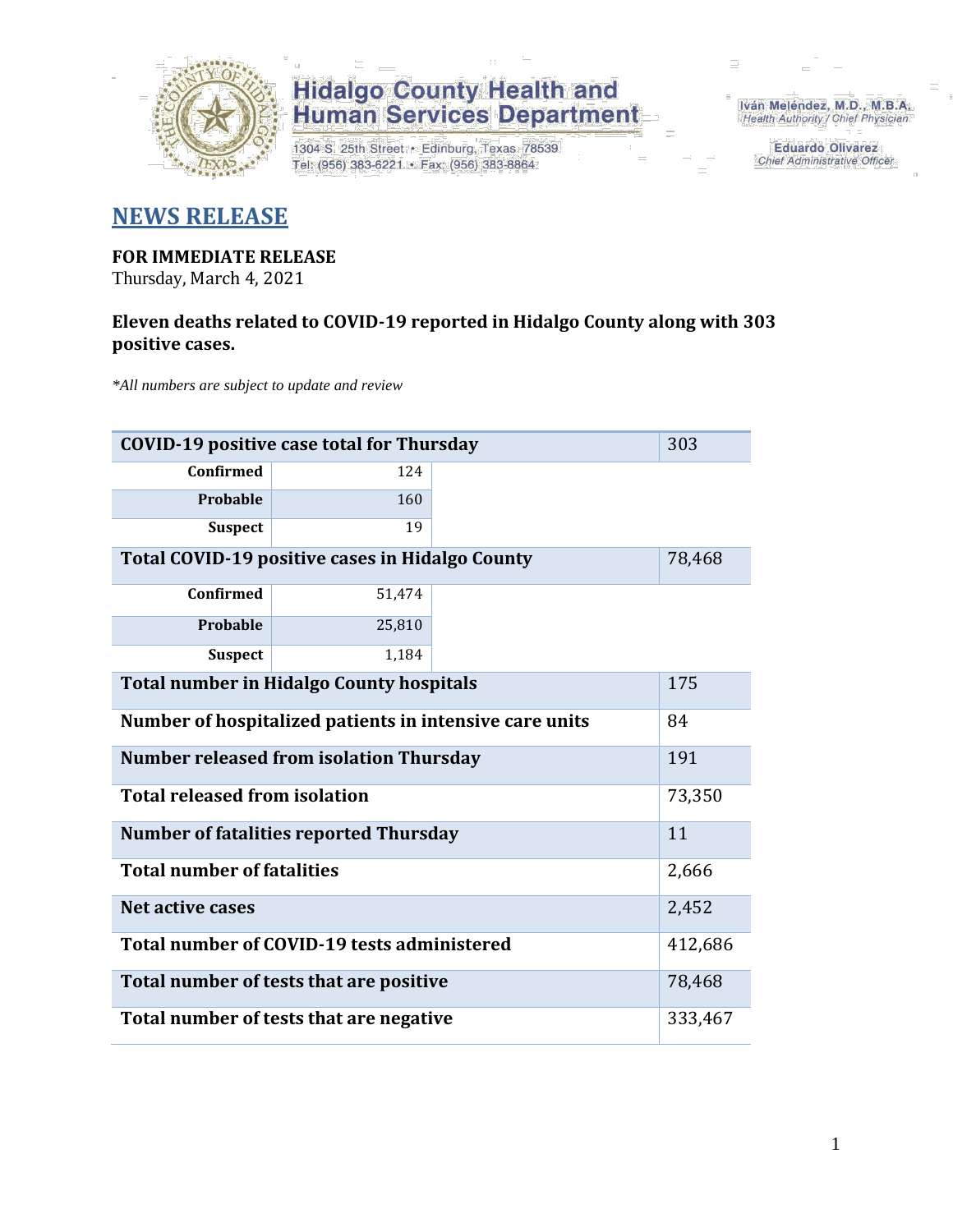

1304 S. 25th Street · Edinburg, Texas 78539 Tel: (956) 383-6221 · Fax: (956) 383-8864

Iván Meléndez, M.D., M.B.A. Health Authority / Chief Physician

> **Eduardo Olivarez Chief Administrative Officer**

*Hidalgo County uses the case status definition provided by the Texas Department of State Health Service's 2020 Epi Case Criteria Guide revised November 2020.*

- *1. Confirmed: A person who has tested positive through a molecular or PCR (oral or nasal swabs) test that looks for the presence of the virus's genetic material.*
- *2. Probable: A person who meets presumptive laboratory evidence through detection of COVID-19 by antigen test in a respiratory specimen.*
- *3. Suspect: A person who meets supported laboratory evidence through detection of specific antibodies in serum, plasma, whole body, and no prior history of being confirmed or probable case.*

*For more information of case status definition for COVID-19, please refer to:*

[https://www.dshs.state.tx.us/IDCU/investigation/epi-case-criteria-guide/2020-Epi-Case-Criteria-](https://www.dshs.state.tx.us/IDCU/investigation/epi-case-criteria-guide/2020-Epi-Case-Criteria-Guide.pdf)[Guide.pdf](https://www.dshs.state.tx.us/IDCU/investigation/epi-case-criteria-guide/2020-Epi-Case-Criteria-Guide.pdf)

The deaths include:

|                | Age   | Gender | <b>City</b>    |
|----------------|-------|--------|----------------|
| $\mathbf{1}$   | $70+$ | Female | Alamo          |
| $\overline{2}$ | 70+   | Male   | Alamo          |
| 3              | $70+$ | Female | Edinburg       |
| 4              | 70+   | Female | Edinburg       |
| 5              | $70+$ | Male   | Edinburg       |
| 6              | $70+$ | Female | McAllen        |
| 7              | 60s   | Male   | Mercedes       |
| 8              | $70+$ | Male   | <b>Mission</b> |
| 9              | $70+$ | Male   | Pharr          |
| 10             | 70+   | Female | San Juan       |
| 11             | 70+   | Female | Weslaco        |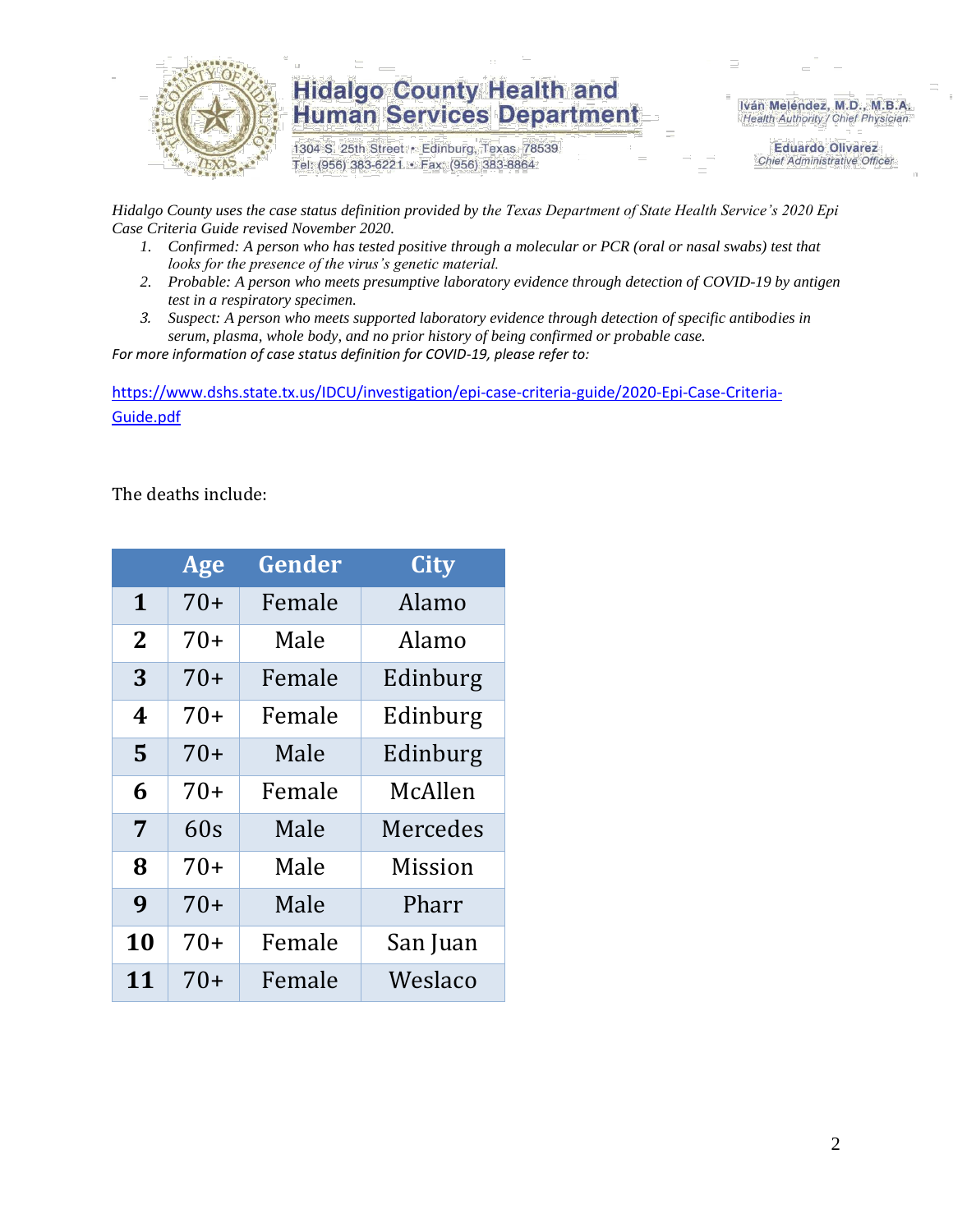

1304 S. 25th Street · Edinburg, Texas 78539 Tel: (956) 383-6221 · Fax: (956) 383-8864

Iván Meléndez, M.D., M.B.A.<br>Health Authority / Chief Physician

**Eduardo Olivarez** Chief Administrative Officer

### Thursday, March 4, 2021 positive cases include:

|                  | Age<br><b>Range</b> | <b>Gender</b> | <b>City</b> |     | Age<br><b>Range</b> | <b>Gender</b> | <b>City</b> |     | Age<br><b>Range</b> | <b>Gender</b>             | <b>City</b> |
|------------------|---------------------|---------------|-------------|-----|---------------------|---------------|-------------|-----|---------------------|---------------------------|-------------|
| $\mathbf{1}$     | $0 - 19$            | $\rm F$       | Alamo       | 102 | $0 - 19$            | $\mathbf M$   | Hidalgo     | 203 | 50s                 | ${\bf F}$                 | Mission     |
| $\mathbf{2}$     | $0 - 19$            | M             | Alamo       | 103 | $0 - 19$            | $\rm F$       | Hidalgo     | 204 | 50s                 | ${\bf F}$                 | Mission     |
| 3                | 20s                 | ${\bf F}$     | Alamo       | 104 | 50s                 | $\rm F$       | Hidalgo     | 205 | 50s                 | $\mathbf M$               | Mission     |
| $\boldsymbol{4}$ | 20s                 | M             | Alamo       | 105 | $0 - 19$            | $\rm F$       | McAllen     | 206 | 50s                 | M                         | Mission     |
| 5                | 20s                 | $\mathbf M$   | Alamo       | 106 | $0 - 19$            | $\rm F$       | McAllen     | 207 | 50s                 | ${\bf F}$                 | Mission     |
| $\boldsymbol{6}$ | 30s                 | M             | Alamo       | 107 | $0 - 19$            | M             | McAllen     | 208 | 50s                 | ${\bf F}$                 | Mission     |
| $\overline{7}$   | 30s                 | $\rm F$       | Alamo       | 108 | $0 - 19$            | ${\bf F}$     | McAllen     | 209 | 60s                 | ${\bf F}$                 | Mission     |
| 8                | 30s                 | ${\bf F}$     | Alamo       | 109 | $0 - 19$            | $\rm F$       | McAllen     | 210 | 60s                 | ${\bf F}$                 | Mission     |
| $\boldsymbol{9}$ | 40s                 | ${\bf F}$     | Alamo       | 110 | $0 - 19$            | $\mathbf M$   | McAllen     | 211 | 60s                 | ${\bf F}$                 | Mission     |
| 10               | 50s                 | M             | Alamo       | 111 | 20s                 | $\rm F$       | McAllen     | 212 | $70+$               | ${\bf F}$                 | Mission     |
| 11               | 50s                 | ${\bf F}$     | Alamo       | 112 | 20s                 | $\rm F$       | McAllen     | 213 | $70+$               | $\rm F$                   | Mission     |
| 12               | 50s                 | M             | Alamo       | 113 | 20s                 | $\rm F$       | McAllen     | 214 | $70+$               | M                         | Mission     |
| 13               | $70+$               | ${\bf F}$     | Alamo       | 114 | 20s                 | $\mathbf M$   | McAllen     | 215 | $70+$               | $\mathbf M$               | Mission     |
| 14               | $0 - 19$            | ${\bf F}$     | Alton       | 115 | 20s                 | $\rm F$       | McAllen     | 216 | $0 - 19$            | M                         | Pharr       |
| 15               | 20s                 | $\mathbf M$   | Alton       | 116 | 30s                 | $\mathbf M$   | McAllen     | 217 | $0 - 19$            | $\rm F$                   | Pharr       |
| 16               | 20s                 | M             | Alton       | 117 | 30s                 | M             | McAllen     | 218 | $0 - 19$            | ${\bf F}$                 | Pharr       |
| 17               | 30s                 | $\mathbf M$   | Alton       | 118 | 30s                 | $\mathbf M$   | McAllen     | 219 | $0 - 19$            | $\rm F$                   | Pharr       |
| 18               | 40s                 | ${\bf F}$     | Alton       | 119 | 30s                 | $\mathbf M$   | McAllen     | 220 | $0 - 19$            | $\mathbf M$               | Pharr       |
| 19               | $0 - 19$            | ${\bf F}$     | Donna       | 120 | 30s                 | $\mathbf M$   | McAllen     | 221 | $0 - 19$            | $\rm F$                   | Pharr       |
| 20               | $0 - 19$            | ${\bf F}$     | Donna       | 121 | 30s                 | M             | McAllen     | 222 | $0 - 19$            | ${\bf F}$                 | Pharr       |
| 21               | $0 - 19$            | $\rm F$       | Donna       | 122 | 30s                 | $\rm F$       | McAllen     | 223 | 20s                 | $\mathbf M$               | Pharr       |
| 22               | $0 - 19$            | ${\bf F}$     | Donna       | 123 | 30s                 | M             | McAllen     | 224 | 30s                 | F                         | Pharr       |
| 23               | $0 - 19$            | ${\bf F}$     | Donna       | 124 | 30s                 | $\rm F$       | McAllen     | 225 | 30s                 | $\mathbf M$               | Pharr       |
| 24               | $0 - 19$            | F             | Donna       | 125 | 40s                 | $\rm F$       | McAllen     | 226 | 30s                 | ${\bf F}$                 | Pharr       |
| 25               | $0 - 19$            | ${\bf F}$     | Donna       | 126 | 40s                 | ${\bf F}$     | McAllen     | 227 | 30s                 | $\mathbf M$               | Pharr       |
| 26               | $0 - 19$            | M             | Donna       | 127 | 40s                 | M             | McAllen     | 228 | 40s                 | ${\bf F}$                 | Pharr       |
| 27               | $0 - 19$            | F             | Donna       | 128 | 40s                 | $\mathbf F$   | McAllen     | 229 | 40s                 | F                         | Pharr       |
| 28               | $0 - 19$            | ${\bf F}$     | Donna       | 129 | 40s                 | M             | McAllen     | 230 | 40s                 | $\boldsymbol{\mathrm{F}}$ | Pharr       |
| 29               | $0-19$              | M             | Donna       | 130 | 40s                 | $\rm F$       | McAllen     | 231 | 50s                 | $\mathbf M$               | Pharr       |
| 30               | $0 - 19$            | M             | Donna       | 131 | 40s                 | $\rm F$       | McAllen     | 232 | 50s                 | M                         | Pharr       |
| 31               | 20s                 | $\mathbf M$   | Donna       | 132 | 40s                 | $\rm F$       | McAllen     | 233 | 50s                 | $\mathbf M$               | Pharr       |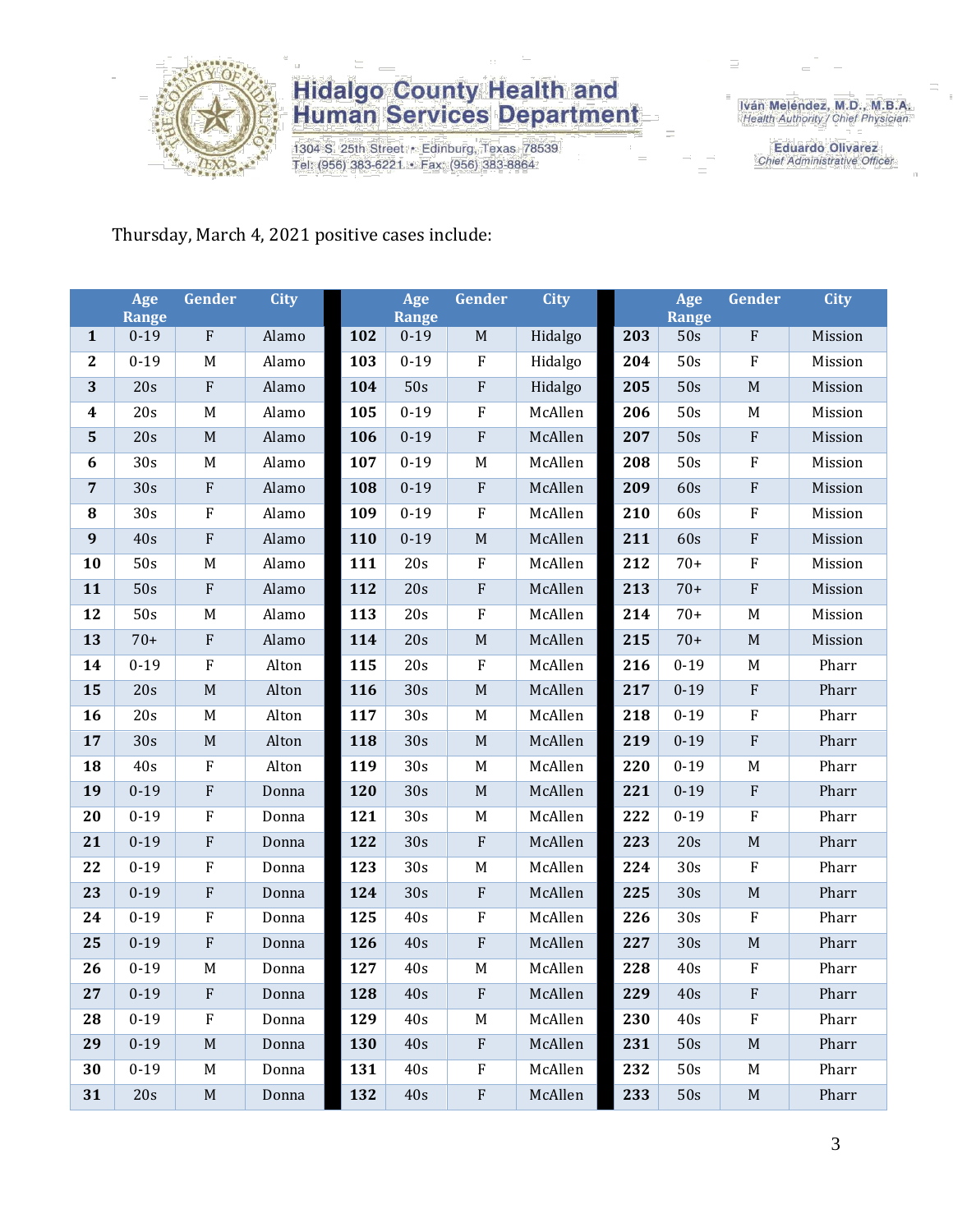

1304 S. 25th Street · Edinburg, Texas 78539 Tel: (956) 383-6221 · Fax: (956) 383-8864

Iván Meléndez, M.D., M.B.A.<br>Health Authority / Chief Physician

Eduardo Olivarez **Chief Administrative Officer** 

| 32 | 20s      | F                         | Donna    | 133 | 50s      | M                         | McAllen  | 234 | 50s             | M                         | Pharr       |
|----|----------|---------------------------|----------|-----|----------|---------------------------|----------|-----|-----------------|---------------------------|-------------|
| 33 | 20s      | ${\bf F}$                 | Donna    | 134 | 50s      | $\mathbf M$               | McAllen  | 235 | 50s             | ${\bf F}$                 | Pharr       |
| 34 | 20s      | M                         | Donna    | 135 | 50s      | $M_{\rm}$                 | McAllen  | 236 | 50s             | M                         | Pharr       |
| 35 | 20s      | $\rm F$                   | Donna    | 136 | 50s      | $\rm F$                   | McAllen  | 237 | 60s             | $\rm F$                   | Pharr       |
| 36 | 20s      | M                         | Donna    | 137 | 50s      | ${\bf F}$                 | McAllen  | 238 | 60s             | $\rm F$                   | Pharr       |
| 37 | 30s      | $\mathbf M$               | Donna    | 138 | 50s      | $\rm F$                   | McAllen  | 239 | $70+$           | $\mathbf M$               | Pharr       |
| 38 | 30s      | M                         | Donna    | 139 | 50s      | $\rm F$                   | McAllen  | 240 | $0 - 19$        | $\mathbf{F}$              | San Juan    |
| 39 | 30s      | $\mathbf M$               | Donna    | 140 | 60s      | ${\bf F}$                 | McAllen  | 241 | $0 - 19$        | $\rm F$                   | San Juan    |
| 40 | 40s      | $\mathbf F$               | Donna    | 141 | $0 - 19$ | $M_{\rm}$                 | Mercedes | 242 | $0 - 19$        | M                         | San Juan    |
| 41 | 40s      | ${\bf F}$                 | Donna    | 142 | $0 - 19$ | $\mathbf M$               | Mercedes | 243 | $0 - 19$        | $\mathbf{F}$              | San Juan    |
| 42 | 40s      | M                         | Donna    | 143 | $0 - 19$ | M                         | Mercedes | 244 | $0 - 19$        | M                         | San Juan    |
| 43 | 50s      | $\mathbf F$               | Donna    | 144 | $0 - 19$ | ${\bf F}$                 | Mercedes | 245 | $0 - 19$        | $\mathbf M$               | San Juan    |
| 44 | 50s      | $\mathbf M$               | Donna    | 145 | 20s      | $\rm F$                   | Mercedes | 246 | 30s             | $\rm F$                   | San Juan    |
| 45 | 60s      | $\rm F$                   | Donna    | 146 | 20s      | $\mathbf M$               | Mercedes | 247 | 30s             | $\rm F$                   | San Juan    |
| 46 | 60s      | ${\bf F}$                 | Donna    | 147 | 20s      | ${\bf F}$                 | Mercedes | 248 | 40s             | ${\bf F}$                 | San Juan    |
| 47 | 60s      | $\rm F$                   | Donna    | 148 | 20s      | $\mathbf M$               | Mercedes | 249 | 50s             | $\rm F$                   | San Juan    |
| 48 | $0 - 19$ | M                         | Edinburg | 149 | 20s      | $\rm F$                   | Mercedes | 250 | 50s             | $\rm F$                   | San Juan    |
| 49 | $0 - 19$ | $\rm F$                   | Edinburg | 150 | 30s      | ${\bf F}$                 | Mercedes | 251 | 50s             | $\rm F$                   | San Juan    |
| 50 | $0 - 19$ | M                         | Edinburg | 151 | 30s      | ${\bf F}$                 | Mercedes | 252 | 50s             | $\rm F$                   | San Juan    |
| 51 | $0 - 19$ | $\boldsymbol{\mathrm{F}}$ | Edinburg | 152 | 30s      | $\mathbf M$               | Mercedes | 253 | 50s             | ${\bf F}$                 | San Juan    |
| 52 | $0 - 19$ | M                         | Edinburg | 153 | 40s      | $\rm F$                   | Mercedes | 254 | 60s             | M                         | San Juan    |
| 53 | $0 - 19$ | $\mathbf M$               | Edinburg | 154 | 40s      | $\mathbf M$               | Mercedes | 255 | $70+$           | $\rm F$                   | San Juan    |
| 54 | $0 - 19$ | M                         | Edinburg | 155 | 40s      | $M_{\rm}$                 | Mercedes | 256 | $70+$           | $\rm F$                   | San Juan    |
| 55 | $0 - 19$ | $\rm F$                   | Edinburg | 156 | 50s      | ${\bf F}$                 | Mercedes | 257 | $0 - 19$        | $\mathbf M$               | Undisclosed |
| 56 | $0 - 19$ | M                         | Edinburg | 157 | 60s      | ${\bf F}$                 | Mercedes | 258 | $0 - 19$        | M                         | Undisclosed |
| 57 | $0 - 19$ | $\mathbf M$               | Edinburg | 158 | 60s      | ${\bf F}$                 | Mercedes | 259 | $0 - 19$        | $\boldsymbol{\mathrm{F}}$ | Undisclosed |
| 58 | $0 - 19$ | M                         | Edinburg | 159 | $70+$    | $\mathbf M$               | Mercedes | 260 | $0 - 19$        | F                         | Undisclosed |
| 59 | $0 - 19$ | M                         | Edinburg | 160 | $70+$    | F                         | Mercedes | 261 | 20s             | M                         | Undisclosed |
| 60 | $0 - 19$ | F                         | Edinburg | 161 | $0 - 19$ | M                         | Mission  | 262 | 30 <sub>s</sub> | F                         | Undisclosed |
| 61 | $0 - 19$ | $\mathbf M$               | Edinburg | 162 | $0-19$   | $\mathbf M$               | Mission  | 263 | 30s             | $\rm F$                   | Undisclosed |
| 62 | $0 - 19$ | $\mathbf{F}$              | Edinburg | 163 | $0 - 19$ | M                         | Mission  | 264 | 30s             | $\mathbf{F}$              | Undisclosed |
| 63 | $0 - 19$ | $\rm F$                   | Edinburg | 164 | $0 - 19$ | $\mathbf M$               | Mission  | 265 | 40s             | $\mathbf{F}$              | Undisclosed |
| 64 | 20s      | M                         | Edinburg | 165 | $0 - 19$ | M                         | Mission  | 266 | 40s             | M                         | Undisclosed |
| 65 | 20s      | $\rm F$                   | Edinburg | 166 | $0 - 19$ | $\boldsymbol{\mathrm{F}}$ | Mission  | 267 | 40s             | $\mathbf{F}$              | Undisclosed |
| 66 | 20s      | F                         | Edinburg | 167 | $0 - 19$ | $\rm F$                   | Mission  | 268 | 50s             | $\mathbf F$               | Undisclosed |
| 67 | 20s      | ${\bf F}$                 | Edinburg | 168 | $0 - 19$ | ${\bf F}$                 | Mission  | 269 | 50s             | $\mathbf M$               | Undisclosed |